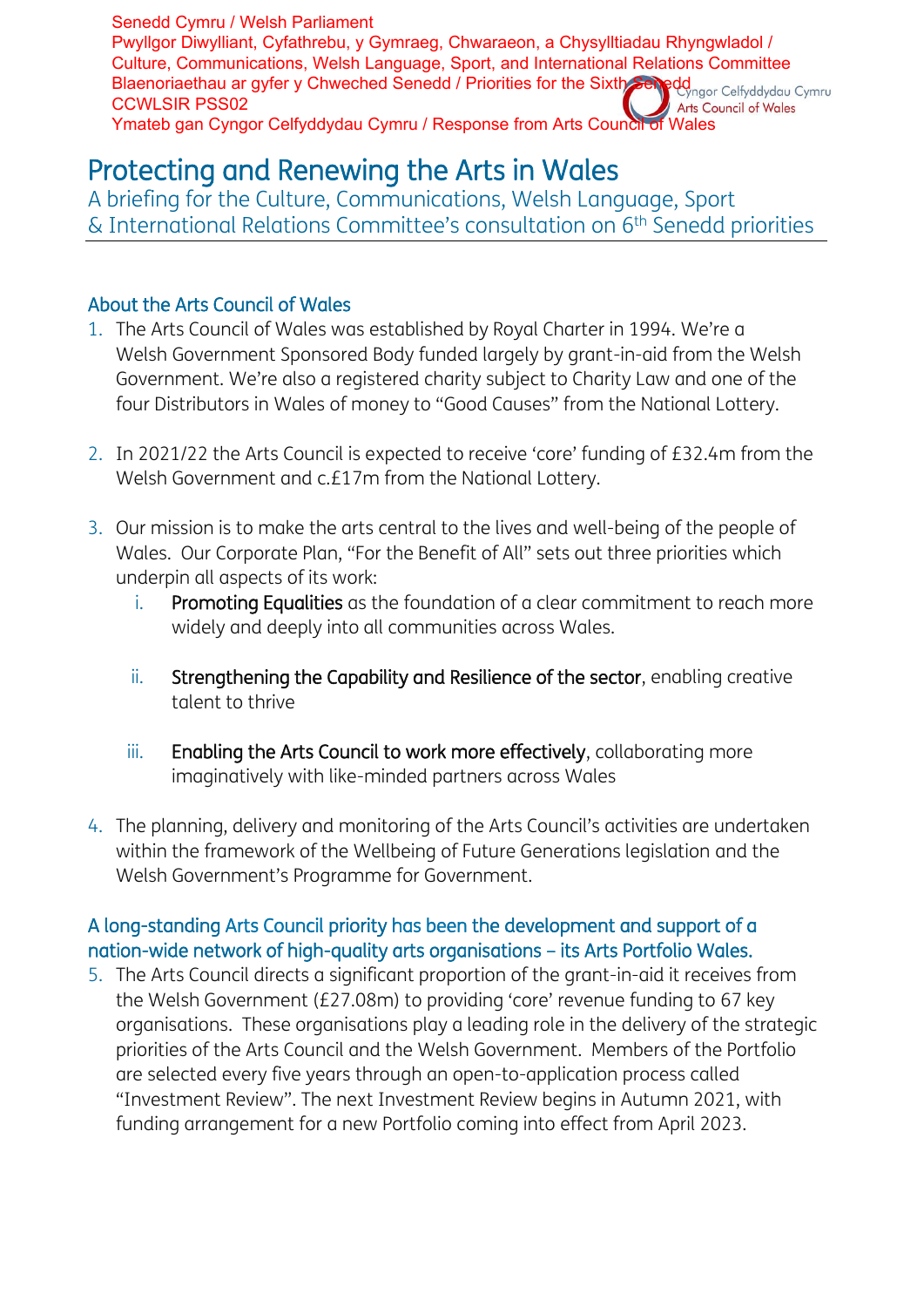## Arts organisations – and creative individuals – have been adversely affected by the Covid-19 pandemic, some quite significantly.

6. Our sector is largely made up of charities, community interest companies, social enterprises, and freelancers. Charitable organisations and individual creatives generally carry no sizeable reserves and, even when operating in normal circumstances, do not set out to make large profits. Any profit that is made is generally re-invested back into enhancing delivery and extending the impact of arts programmes.

#### Some of our most effective organisations find themselves worst affected.

7. Current difficulties are exacerbated for those organisations (mostly venues) who achieve a high proportion of their income from ticket sales, retail income and other secondary spend. Under normal circumstances we applaud organisations like Chapter, Galeri in Caernarfon and Wales Millennium Centre for their success in operating with a low dependency on public funding. But with around 80% of their income coming from commercial activities, an otherwise stable business model has become more fragile.

#### The cumulative loss of income to the sector has been very serious – to organisations themselves and to the economy of Wales.

8. At the height of Covid restrictions Arts Portfolio Wales organisations were losing around £1.45m a week in earned and contributed income. However, we also provide support to many organisations outside the Arts Portfolio Wales. One of the highest profile sectors is Wales' festivals, with many usually taking place between May and August. These include Hay, Llangollen, the National Eisteddfod and Green Man. These aren't just important cultural organisations – they're also part of Wales' overall visitor and tourist economy. These have been especially hard hit by the uncertainties around the easing of Covid restrictions.

## But it's not just organisations who are struggling – many individual artists and creative freelancers have suffered an immediate loss of income.

9. Freelance artists and creators are the ultimate "gig workers", moving from project to project to find the next pay-cheque. Often, they're doing this without the benefit of employee protection or significant savings to draw on in times of crisis. Most creative freelancers had 100% of their work cancelled when Covid restrictions were imposed. Many are still without income and without promise of future work.

#### There is a differential impact on individuals that reinforces inherent inequalities.

10.The suspension of live performance and public cultural activity has been a comprehensive shocks to society's sense of well-being, as well as to the economy. But we need also to recognise that public health crises aren't equal opportunities events: the poorest, most marginalised and disabled are generally the worst affected, while the wealthy, connected and healthy are usually better able to weather the storm. Ensuring that the widest diversity of Wales' population is able to re-engage and to enjoy, take part and work in the arts is a pressing priority for post-Covid renewal.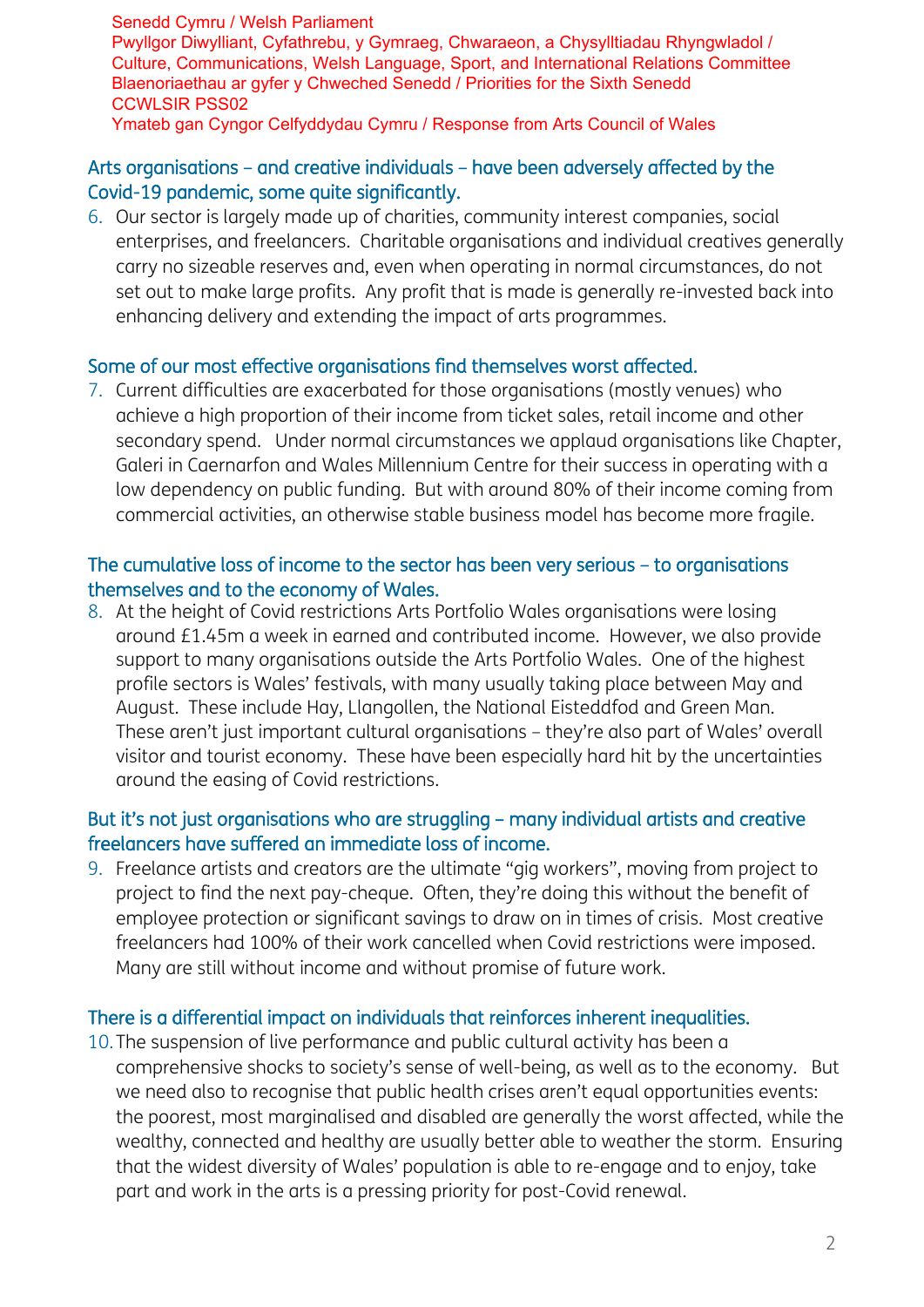Senedd Cymru / Welsh Parliament Pwyllgor Diwylliant, Cyfathrebu, y Gymraeg, Chwaraeon, a Chysylltiadau Rhyngwladol / Culture, Communications, Welsh Language, Sport, and International Relations Committee Blaenoriaethau ar gyfer y Chweched Senedd / Priorities for the Sixth Senedd CCWLSIR PSS02

#### Ymateb gan Cyngor Celfyddydau Cymru / Response from Arts Council of Wales

#### Working with the Welsh Government, we responded quickly to provide an immediate response to the effects of the pandemic.

- 11.At the start of the pandemic existing funds were re-purposed to provide urgent financial support. We also worked closely with Welsh Government to deliver two rounds of Cultural Recovery Fund emergency support. So far, the Arts Council has distributed over £30m of Covid-related emergency support through:
	- Urgent Response Fund for Individuals
	- Stabilisation Fund for Organisations
	- Stabilisation Fund for Individuals
	- Cultural Recovery Fund 1 and 2 for Organisations (Revenue)
	- Cultural Recovery Fund 1 for Organisations (Capital)

## One of the requirements of Cultural Recovery Funding was the requirement to sign up to a "Cultural Contract".

- 12.The Arts Council of Wales and the Welsh Government's Creative Wales team are working together to develop a new initiative – a "Cultural Contract". It's designed to encourage those organisations receiving public funds to think about cultural and social purposes. (Complementary work is underway to develop a "Freelancers Pledge" for creative individuals.)
- 13.The idea behind the "Cultural Contract" will evolve and develop over time and a research programme is currently underway with the Wales Cultural Alliance. Under the terms of the Cultural Contract funding recipients would be asked to commit to:
	- Fair Work ensuring appropriate rates of pay and maximising opportunities to engage and support freelance workers
	- Board and workforce diversity working to increase the involvement, throughout the organisation and in the work they deliver, of Culturally and Ethnically diverse people, deaf and disabled people and people with other protected characteristics, including Welsh speakers
	- Environmental sustainability minimising the environmental impact of activity

## Confidence across the sector and with the public is beginning to return as restrictions lift, but the financial risks impacting on the sector remains a real and continuing concern.

14.As theatres, arts centres and galleries reopen, it's not clear how comfortable audiences will feel about returning to venues and whether they'll do so in previous numbers. Return and recovery will also depend in large part on the policies that the UK Government takes towards restarting the economy. A serious programme of investment to stimulate the UK out of recession would prompt a dynamic response from the arts. The alternative route, saving our way out of debt, will create a slower, more cautious environment with the risk that some organisations will struggle to sustain their activities on a financially viable basis.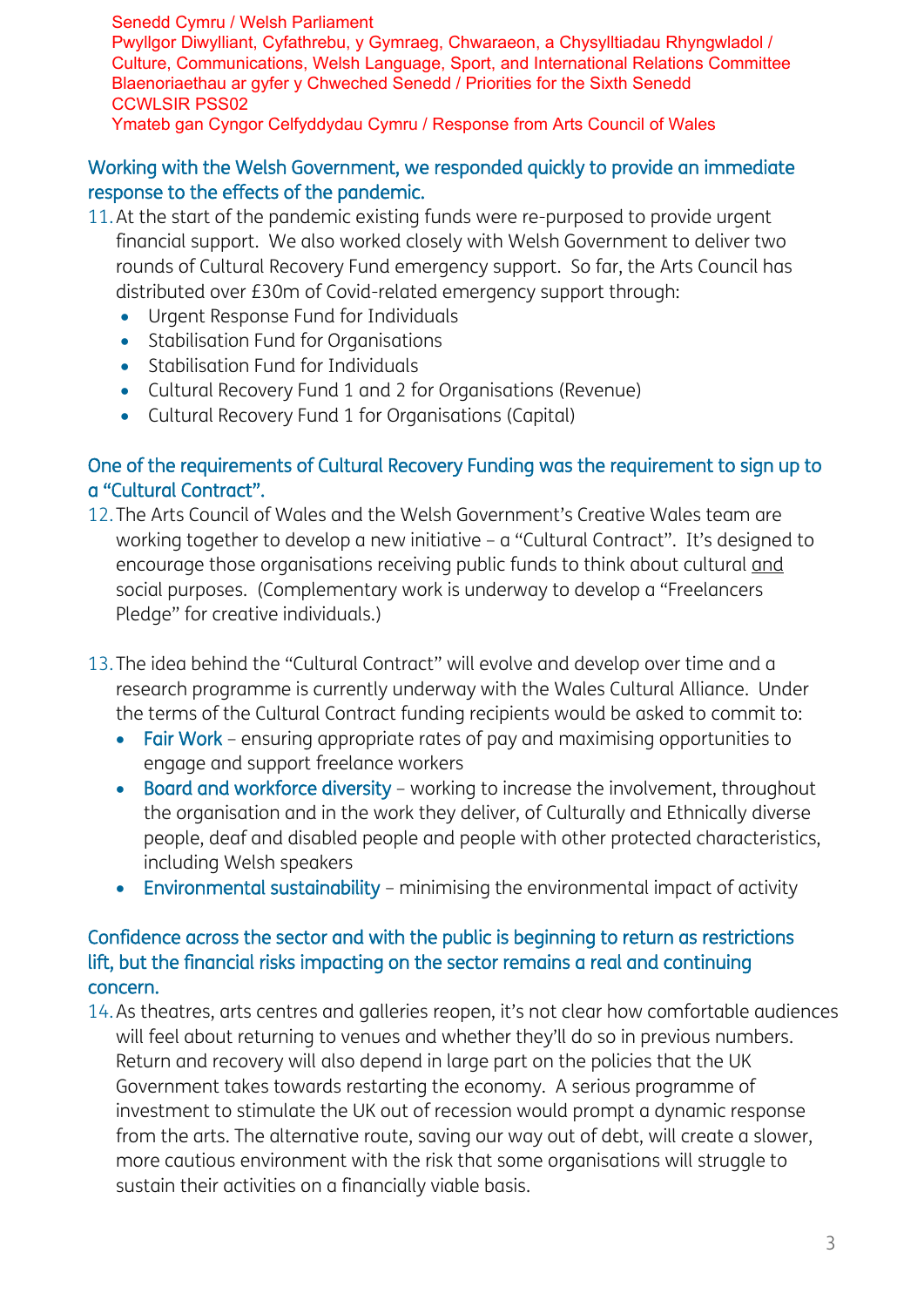15.Risk is exacerbated because of uncertainties around the possibility of future "lockdowns" and their impact on income. Most organisations plan their programmes well in advance and have to make contractual commitments. Normally, insurance would be able to mitigate the impact of unforeseen issues, but Covid has changed this. The sector has repeatedly called for some form of government-backed insurance scheme to provide a vital financial safety net, should it be needed. Progress on this is urgently needed.

## The possible introduction of future Covid/vaccination certification through "Covid Passports" is not straightforward and could be potentially discriminatory.

- 16.The July announcement from the UK Prime Minister of the removal of most of the remaining COVID-19 restrictions in England was accompanied by a Road Map setting out the future management of Covid restrictions. We joined with sector colleagues to lobby for this Road Map to be inclusive and for everyone. We have called on government to research the impact of re-opening for those clinically vulnerable people who are a part of the sector's audiences, participants and workforce, so that they, their employees, employers and the sector can effectively set out, manage and mitigate risk.
- 17.The decision to reopen was made as the third wave of the Corona virus took hold. Cases have risen quickly. For anyone who is clinically vulnerable, pregnant, immuno-suppressed, a carer, under 18, who has been unable to take the vaccine, or who remains hesitant to take the vaccine, this will mean that the risk of engaging in any kind of public activity is increased exponentially. Many of these people could be forced back into lock-down.

# The absence of arrangements for a cultural exemption to quarantine rules for international artists visiting the UK is hampering international collaboration.

18.Many of Wales-based organisations depend on attracting international quality talent from overseas. At the time of writing there are currently no cultural exemptions in place for international travel quarantine rules. Covid-related costs (self-isolation, quarantine hotels, testing etc) continue to place a strain on international working.

# Post-Brexit changes to the freedom of movement of people and goods are having a seriously negative impact.

19.The changes affect artists and companies touring sets, carrying musical instruments and transporting pieces of art (both into and out of the UK) to EU member states. This means that, depending on the circumstances, Admission Temporaire or Temporary Admission (ATA) Carnets and Economic Operators Registration and Identification (EORI) numbers may be needed. In addition, there are new restrictions on the amount of stops that a haulage vehicle can make from the UK to the EU (Cabotage) which will severely restrict EU touring.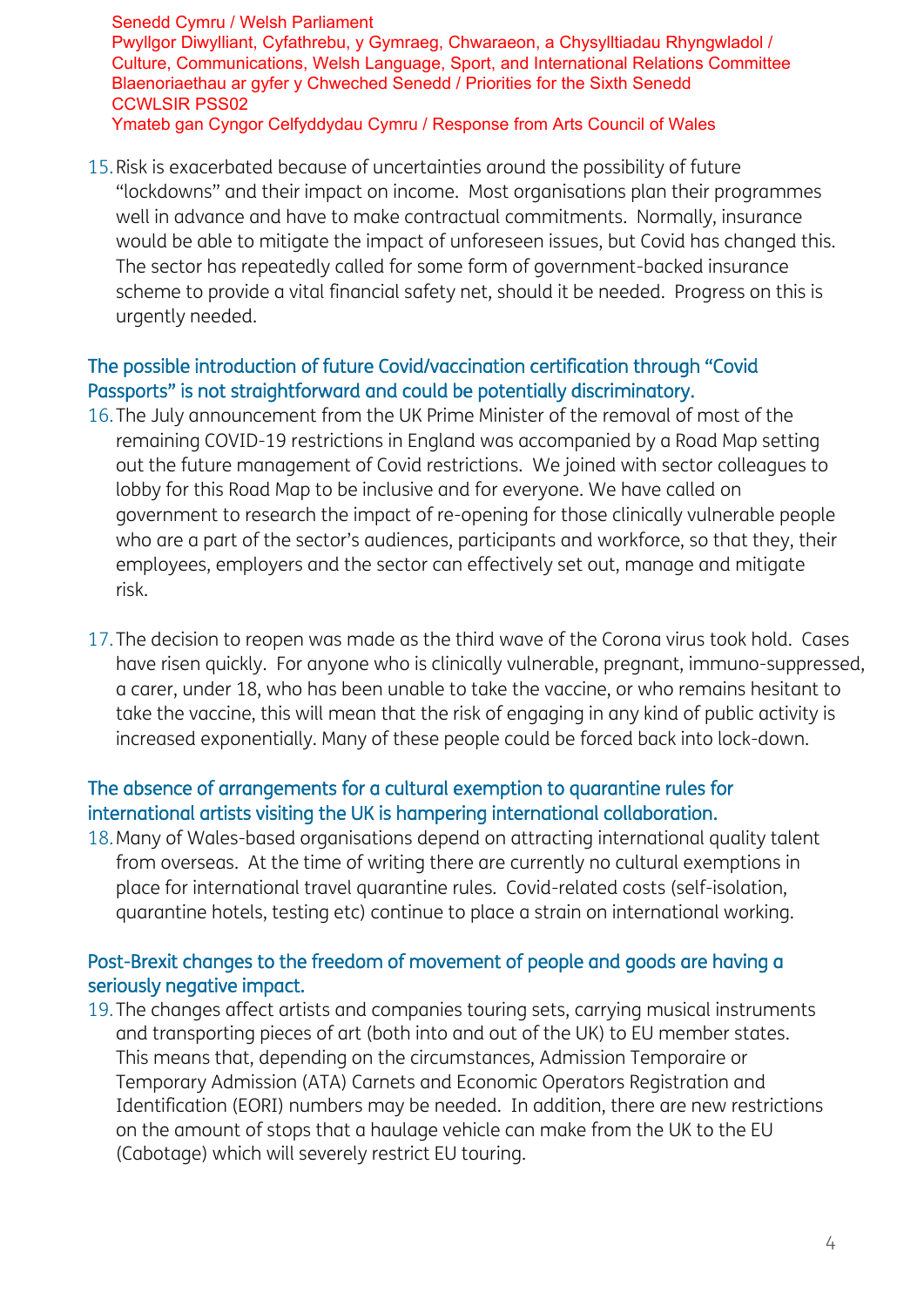- 20.Changes to the freedom of temporary movement of people also affects venues, festivals and companies in Wales booking or inviting EU artists; and Wales based artists and companies working or touring in the EU. Whilst both the UK and most of the EU countries allow for 90 days in 180 days visa free as a tourist, the situation regarding work permits can be different in each member state. For example, EU artists coming for short term work to the UK may now be required to enter through the Permitted Paid Engagement (PPE) route, or through the Tier 5 Creative and Sporting Visa. Companies and venues in Wales may need to apply to become sponsors in order to issue Certificates of Sponsorship.
- 21. The [Arts](https://arts.wales/news-jobs-opportunities/arts-infopoint-uk) Council of Wales has worked across the four UK nations on the Arts [Infopoint UK project,](https://arts.wales/news-jobs-opportunities/arts-infopoint-uk) with Creative Scotland, Arts Council England, Arts Council Northern Ireland and with investment from Welsh Government and Scottish Government. This initiative is gathering pace and responding in particular to the current need for information around Brexit.

#### Another consequence of Brexit is the UK's ineligibility to benefit from EU funding.

22.A domestic alternative for the culture side of the Creative Europe EU funding programme was not announced following the UK Government's November Spending Review. The Internal Market Bill allows the UK Government powers to fund cultural activity across the UK, regardless of current areas of competence for Devolved Administrations. There are also concerns that a domestic alternative to EU Structural Funds (Shared Prosperity Fund) will also be administered from Westminster. It's therefore currently unclear how the Shared Prosperity Fund would benefit arts and culture in Wales.

#### There are a number of areas that the new Committee might wish to examine.

#### 23.These include:

- Assessing the continuing financial challenges faced by cultural organisations as Covid restrictions ease and the need to protect against lost income
- Financial support programme for self-employed creative professionals
- Ensuring that funding continues to be available to organisations experiencing cash-flow issues and facing commercial gaps in their income
- The development of a government-backed insurance scheme
- Exploring the scope of the Cultural Contract and Freelancers Pledge to encourage innovation and change across the sector
- Cultural quarantine exemptions to facilitate international working